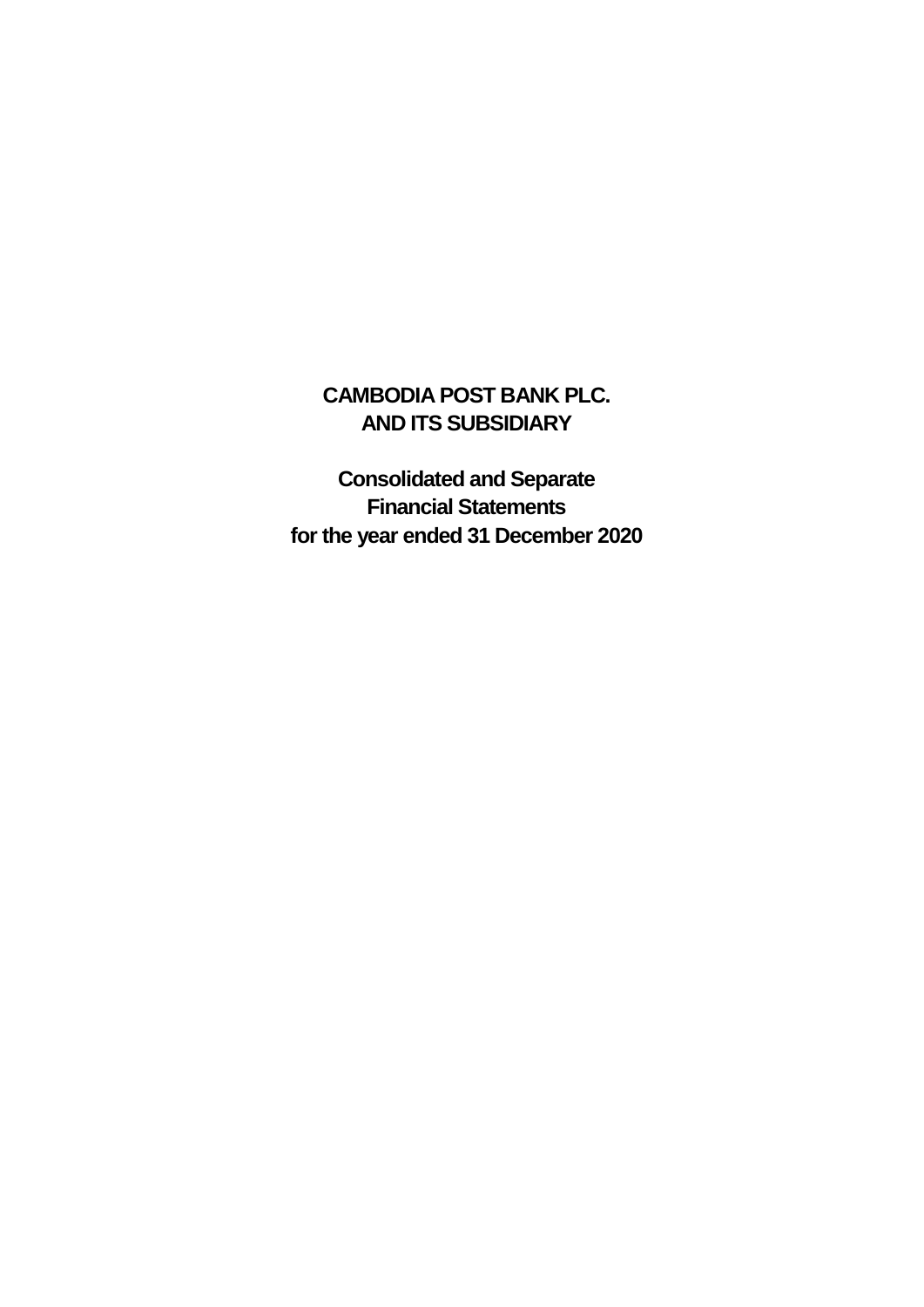#### **Consolidated statement of financial position as at 31 December 2020**

|                                                                             |             |                        | 31 December            | 31 December                        |                                    |  |
|-----------------------------------------------------------------------------|-------------|------------------------|------------------------|------------------------------------|------------------------------------|--|
|                                                                             | <b>Note</b> | 2020<br>US\$           | 2019<br>US\$           | 2020<br><b>KHR'000</b><br>(Note 5) | 2019<br><b>KHR'000</b><br>(Note 5) |  |
| <b>ASSETS</b>                                                               |             |                        |                        |                                    |                                    |  |
| Cash on hand                                                                | 6           | 30,080,980             | 25, 158, 725           | 121,677,564                        | 102,521,804                        |  |
| Placements with other                                                       |             |                        |                        |                                    |                                    |  |
| financial institutions - net                                                | 7           | 280,712,006            | 52,235,945             | 1,135,480,064                      | 212,861,476                        |  |
| Statutory deposits                                                          | 8           | 54,199,135             | 69,247,853             | 219,235,501                        | 282,185,001                        |  |
| Loans and advances to                                                       |             |                        |                        |                                    |                                    |  |
| customers - net                                                             | 9           | 682,018,901            | 661,928,721            | 2,758,766,455                      | 2,697,359,538                      |  |
| Other assets                                                                | 10          | 1,517,688              | 1,469,086              | 6,139,048                          | 5,986,525                          |  |
| Intangible assets                                                           | 11          | 655,196                | 960,421                | 2,650,268                          | 3,913,716                          |  |
| Property and equipment<br>Right-of-use assets                               | 12<br>13    | 4,027,288<br>7,518,919 | 4,230,499<br>6,007,571 | 16,290,380<br>30,414,027           | 17,239,283<br>24,480,852           |  |
| Goodwill                                                                    | 14          | 754,215                | 754,215                | 3,050,800                          | 3,073,426                          |  |
| Deferred tax assets - net                                                   | 22          | 1,983,889              | 1,926,961              | 8,024,831                          | 7,852,366                          |  |
|                                                                             |             |                        |                        |                                    |                                    |  |
| <b>Total assets</b>                                                         |             | 1,063,468,217          | 823,919,997            | 4,301,728,938                      | 3,357,473,987                      |  |
| <b>LIABILITIES AND</b><br><b>SHAREHOLDERS' EQUITY</b><br><b>Liabilities</b> |             |                        |                        |                                    |                                    |  |
|                                                                             |             |                        |                        |                                    |                                    |  |
| Deposits from customers                                                     | 15          | 665,985,860            | 484,555,033            | 2,693,912,804                      | 1,974,561,759                      |  |
| Deposits from other financial<br>institutions                               | 16          | 109,289,254            | 83,149,211             | 442,075,032                        | 338,833,035                        |  |
| <b>Borrowings</b>                                                           | 17          | 113,269,881            | 90,420,263             | 458,176,669                        | 368,462,571                        |  |
| Subordinated debts                                                          | 18          | 34,028,479             | 34,028,479             | 137,645,198                        | 138,666,052                        |  |
| Lease liabilities                                                           | 19          | 7,397,574              | 5,931,948              | 29,923,187                         | 24,172,688                         |  |
| <b>Other liabilities</b>                                                    | 20          | 2,781,171              | 3,715,255              | 11,249,836                         | 15,139,664                         |  |
| Provision for employee                                                      |             |                        |                        |                                    |                                    |  |
| benefits                                                                    | 21          | 397,653                | 410,049                | 1,608,506                          | 1,670,950                          |  |
| Current income tax liabilities                                              | 22          | 2,254,574              | 4,784,108              | 9,119,752                          | 19,495,240                         |  |
| <b>Total liabilities</b>                                                    |             | 935,404,446            | 706,994,346            | 3,783,710,984                      | 2,881,001,959                      |  |
|                                                                             |             |                        |                        |                                    |                                    |  |
| Shareholders' equity                                                        |             |                        |                        |                                    |                                    |  |
| Share capital                                                               | 23          | 76,000,000             | 76,000,000             | 304,093,780                        | 304,093,780                        |  |
| Regulatory reserves                                                         | 24          | 4,873,295              | 5,734,785              | 19,676,927                         | 23,164,489                         |  |
| Retained earnings                                                           |             | 47,190,476             | 35,190,866             | 191,210,743                        | 142,313,066                        |  |
| Currency translation reserves                                               |             |                        |                        | 3,036,504                          | 6,900,693                          |  |
| Total shareholders' equity                                                  |             | 128,063,771            | 116,925,651            | 518,017,954                        | 476,472,028                        |  |
| <b>Total liabilities and</b><br>shareholders' equity                        |             | 1,063,468,217          | 823,919,997            | 4,301,728,938                      | 3,357,473,987                      |  |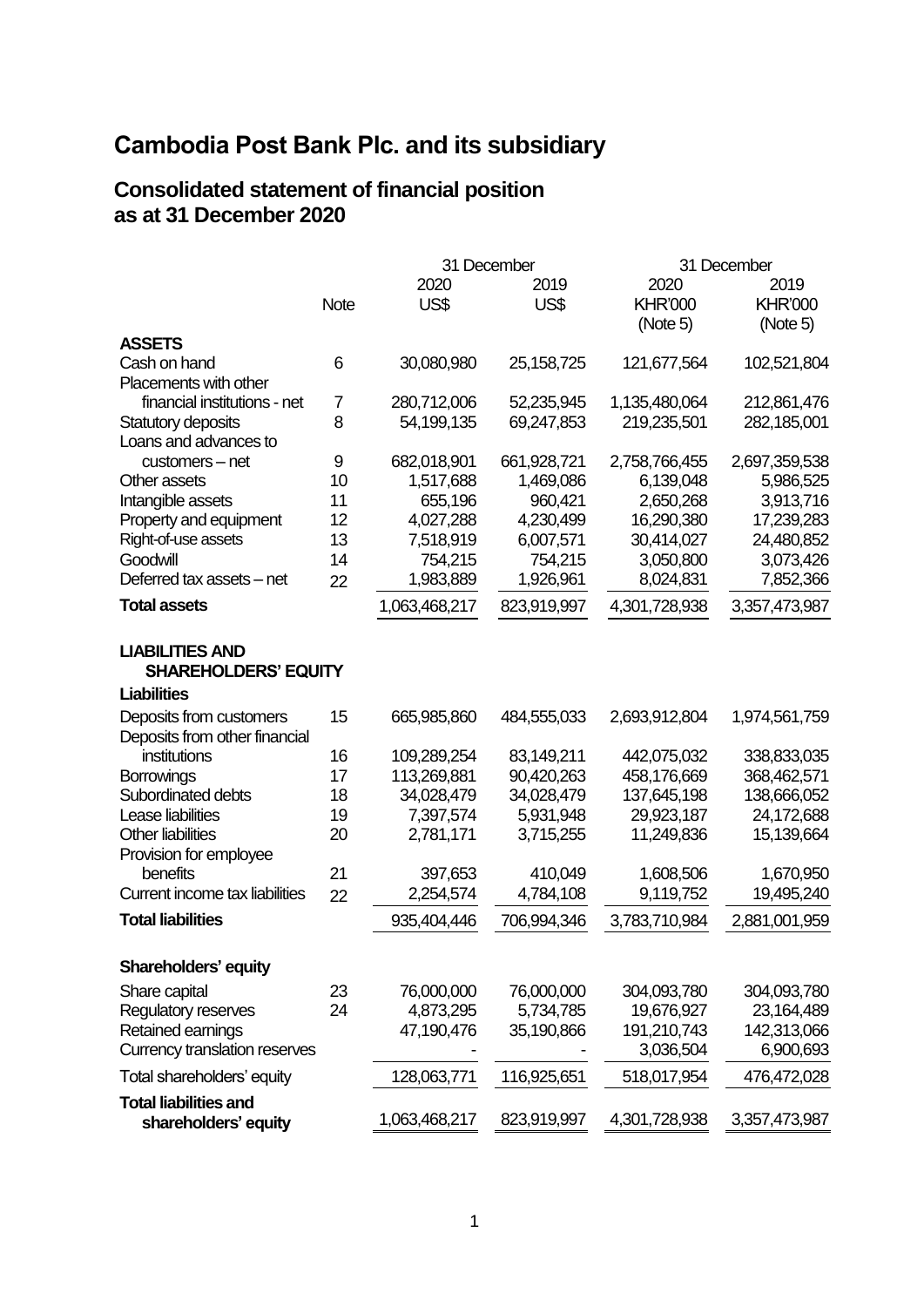#### **Consolidated statement of profit or loss and other comprehensive income for the year ended 31 December 2020**

|                                                                                | <b>Note</b> | 2020<br>US\$                | 2019<br>US\$                  | 2020<br><b>KHR'000</b><br>(Note 5) | 2019<br><b>KHR'000</b><br>(Note 5) |
|--------------------------------------------------------------------------------|-------------|-----------------------------|-------------------------------|------------------------------------|------------------------------------|
| <b>Operating income</b>                                                        |             |                             |                               |                                    |                                    |
| Interest income                                                                | 25          | 92,750,217                  | 84,417,468                    | 378,142,635                        | 342,059,580                        |
| Interest expense                                                               | 26          | (49,077,051)                | (37, 111, 532)                | (200,087,137)                      | (150, 375, 928)                    |
| Net interest income                                                            |             | 43,673,166                  | 47,305,936                    | 178,055,498                        | 191,683,652                        |
| Net fee and commission income<br>Other income                                  | 27<br>28    | 233,550<br>2,945,804        | 409,400<br>3,276,763          | 952,183<br>12,010,043              | 1,658,889<br>13,277,444            |
| <b>Total operating profit</b>                                                  |             | 46,852,520                  | 50,992,099                    | 191,017,724                        | 206,619,985                        |
| Personnel expenses<br>Other operating expenses                                 | 29<br>30    | (13,556,129)<br>(9,571,594) | (13, 145, 838)<br>(9,005,217) | (55,268,338)<br>(39,023,389)       | (53,266,936)<br>(36, 489, 139)     |
| <b>Total operating expenses</b>                                                |             | (23, 127, 723)              | (22, 151, 055)                | (94,291,727)                       | (89,756,075)                       |
| <b>Operating profit before</b><br>impairment<br>Impairment losses on financial | 9           | 23,724,797<br>(9,488,635)   | 28,841,044<br>(2,952,527)     | 96,725,997<br>(38,685,165)         | 116,863,910<br>(11,963,639)        |
| instruments                                                                    |             |                             |                               |                                    |                                    |
| Profit before income tax                                                       |             | 14,236,162                  | 25,888,517                    | 58,040,832                         | 104,900,271                        |
| Income tax expense                                                             | 22          | (3,098,042)                 | (5,528,199)                   | (12,630,717)                       | (22,400,262)                       |
| Net profit for the year                                                        |             | 11,138,120                  | 20,360,318                    | 45,410,115                         | 82,500,009                         |
| Other comprehensive income                                                     |             |                             |                               |                                    |                                    |
| <b>Currency translation differences</b>                                        |             |                             |                               | (3,864,189)                        | 5,972,511                          |
| <b>Total comprehensive income</b><br>for the year                              |             | 11,138,120                  | 20,360,318                    | 41,545,926                         | 88,472,520                         |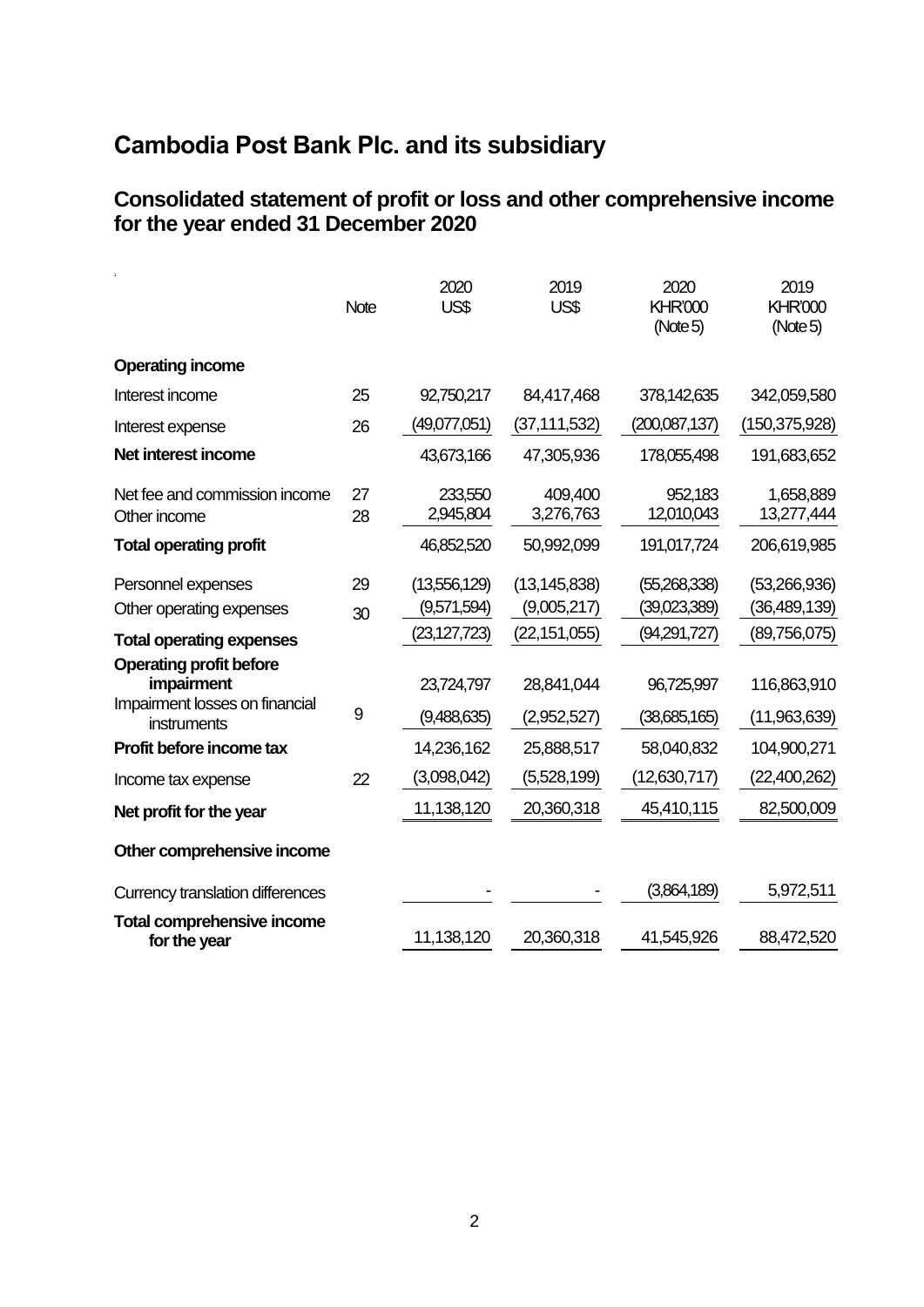#### **Consolidated statement of changes in equity for the year ended 31 December 2020**

|                                                                                                                       |            |                            |            |                            | Currency                 |                            |                      |                            |                          |                                         |
|-----------------------------------------------------------------------------------------------------------------------|------------|----------------------------|------------|----------------------------|--------------------------|----------------------------|----------------------|----------------------------|--------------------------|-----------------------------------------|
|                                                                                                                       |            | Share capital              |            | Regulatory reserves        |                          | Retained earnings          | translation reserves |                            | Total                    |                                         |
|                                                                                                                       | US\$       | <b>KHR'000</b><br>(Note 5) | US\$       | <b>KHR'000</b><br>(Note 5) | US\$                     | <b>KHR'000</b><br>(Note 5) | US\$                 | <b>KHR'000</b><br>(Note 5) | US\$                     | <b>KHR'000</b><br>(Note 5)              |
| At 1 January 2020                                                                                                     | 76,000,000 | 304,093,780                | 5,734,785  | 23,164,489                 | 35,190,866               | 142,313,066                |                      | 6,900,693                  | 116,925,651              | 476,472,028                             |
| <b>Transactions recognised</b><br>directly in equity<br>Transfers from regulatory<br>reserves to retained<br>earnings |            |                            | (861, 490) | (3,487,562)                | 861,490                  | 3,487,562                  |                      |                            |                          |                                         |
| <b>Total comprehensive</b><br>income<br>Net profit for the year<br>Currency translation<br>differences                |            |                            | (861, 490) | (3,487,562)                | 11,138,120<br>11,999,610 | 45,410,115<br>48,897,677   |                      | (3,864,189)<br>(3,864,189) | 11,138,120<br>11,138,120 | 45,410,115<br>(3,864,189)<br>41,545,926 |
| At 31 December 2020                                                                                                   | 76,000,000 | 304,093,780                | 4,873,295  | 19,676,927                 | 47,190,476               | 191,210,743                |                      | 3,036,504                  | 128,063,771              | 518,017,954                             |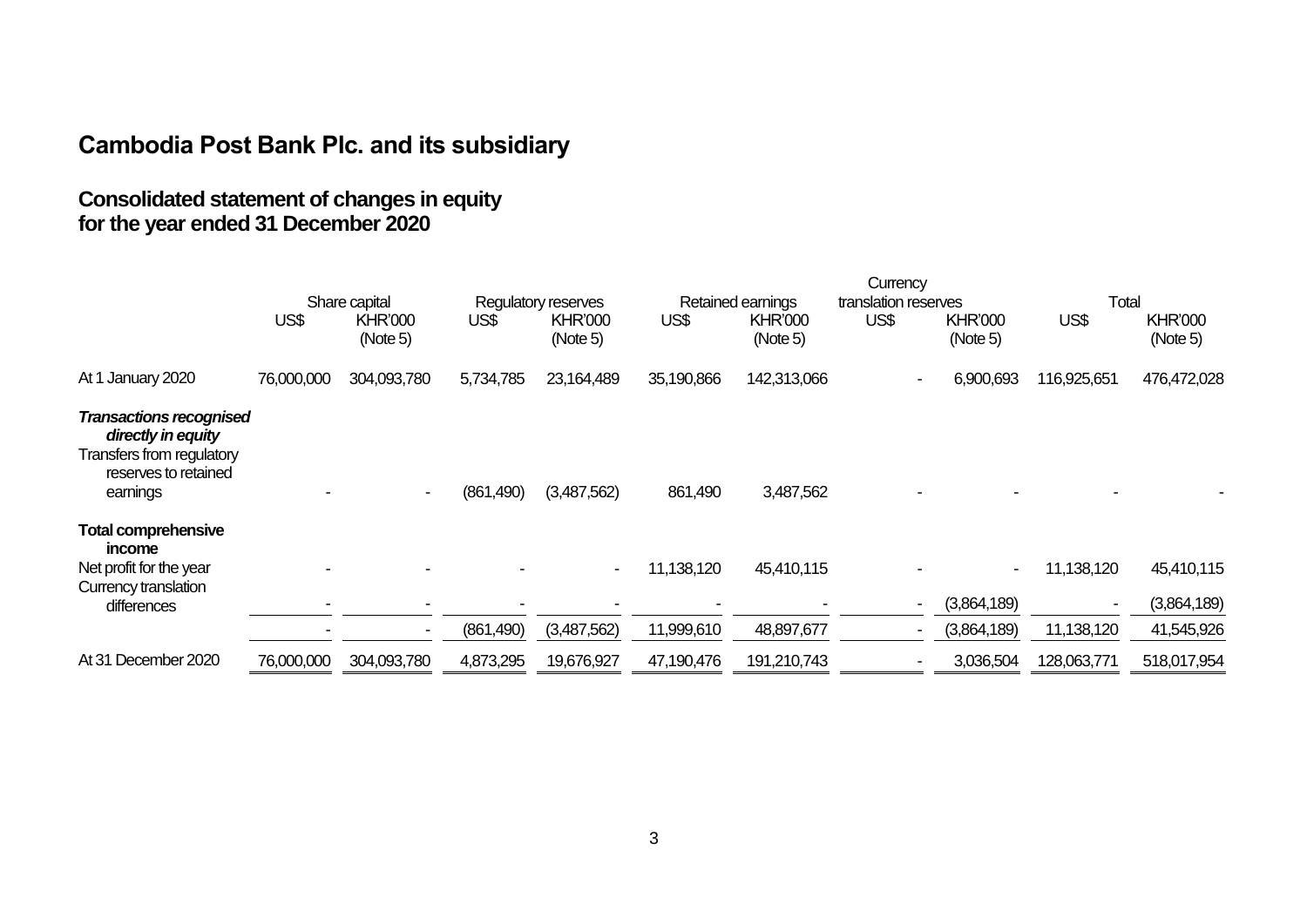### **Consolidated statement of changes in equity (continued) for the year ended 31 December 2020**

|                                                                                                                       |            |                            |           |                             | Currency                 |                            |                                  |                            |                          |                                       |
|-----------------------------------------------------------------------------------------------------------------------|------------|----------------------------|-----------|-----------------------------|--------------------------|----------------------------|----------------------------------|----------------------------|--------------------------|---------------------------------------|
|                                                                                                                       |            | Share capital              |           | Regulatory reserves         |                          | Retained earnings          | translation reserves             |                            | Total                    |                                       |
|                                                                                                                       | US\$       | <b>KHR'000</b><br>(Note 5) | US\$      | <b>KHR'000</b><br>(Note 5)  | US\$                     | <b>KHR'000</b><br>(Note 5) | US\$                             | <b>KHR'000</b><br>(Note 5) | US\$                     | <b>KHR'000</b><br>(Note 5)            |
| At 1 January 2019                                                                                                     | 76,000,000 | 304,093,780                | 3,955,873 | 15,915,423                  | 16,609,460               | 67,062,123                 | $\blacksquare$                   | 928,182                    | 96,565,333               | 387,999,508                           |
| <b>Transactions recognised</b><br>directly in equity<br>Transfers from retained<br>earnings to<br>regulatory reserves |            | $\blacksquare$             | 1,778,912 | 7,249,066                   | (1,778,912)              | (7,249,066)                |                                  |                            |                          |                                       |
| <b>Total comprehensive</b><br>income<br>Net profit for the year<br>Currency translation<br>differences                |            | $\blacksquare$             | 1,778,912 | $\blacksquare$<br>7,249,066 | 20,360,318<br>18,581,406 | 82,500,009<br>75,250,943   | $\blacksquare$<br>$\blacksquare$ | 5,972,511<br>5,972,511     | 20,360,318<br>20,360,318 | 82,500,009<br>5,972,511<br>88,472,520 |
| At 31 December 2019                                                                                                   | 76,000,000 | 304,093,780                | 5,734,785 | 23,164,489                  | 35,190,866               | 142,313,066                | $\blacksquare$                   | 6,900,693                  | 116,925,651              | 476,472,028                           |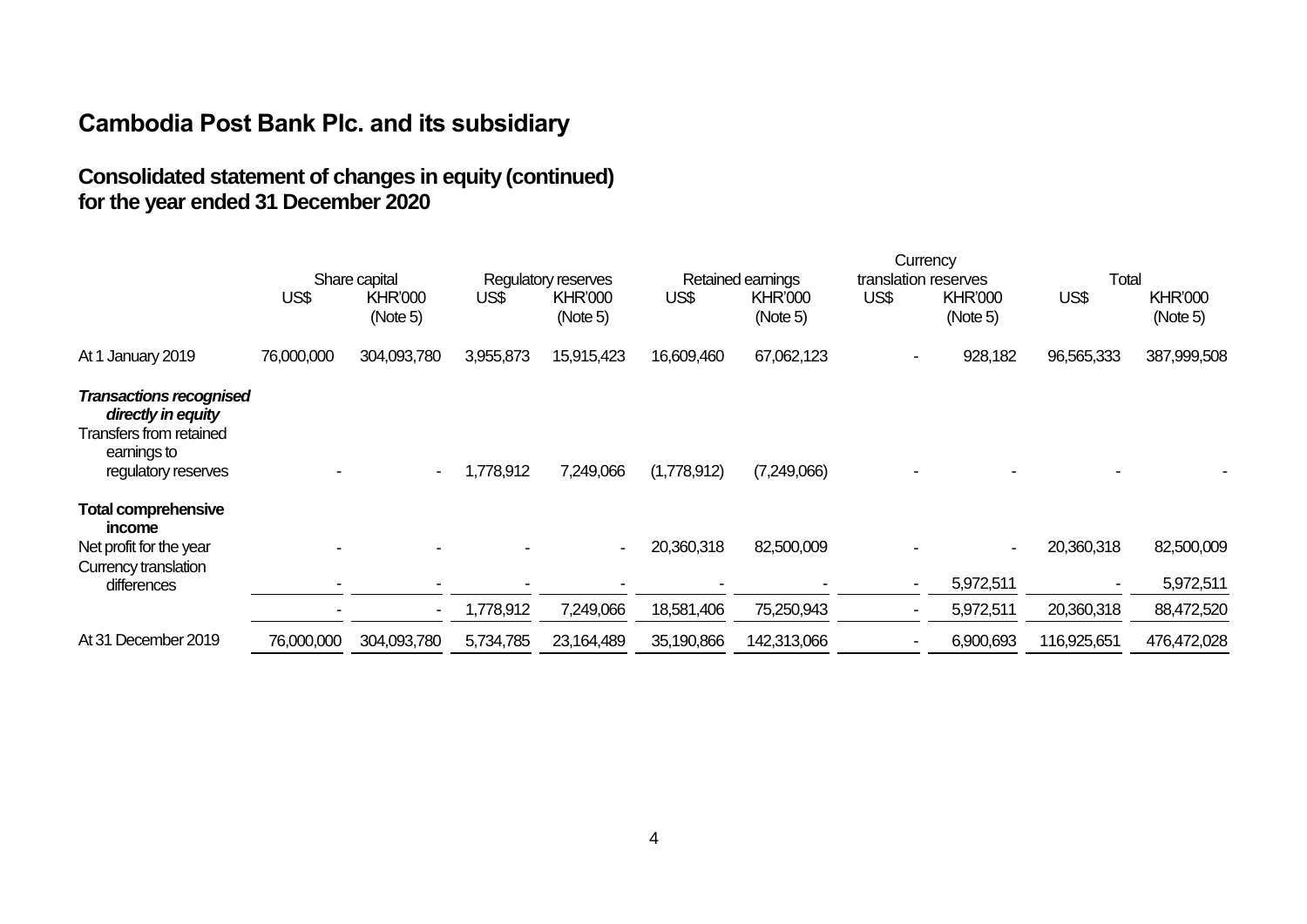#### **Consolidated statement of cash flows for the year ended 31 December 2020**

|                                                                 | 2020<br>US\$                 | 2019<br>US\$                   | 2020<br><b>KHR'000</b><br>(Note 5) | 2019<br><b>KHR'000</b><br>(Note 5) |
|-----------------------------------------------------------------|------------------------------|--------------------------------|------------------------------------|------------------------------------|
| Cash flows from operating activities                            |                              |                                |                                    |                                    |
| Net profit for the year                                         | 11,138,120                   | 20,360,318                     | 45,410,115                         | 82,500,009                         |
| Adjustments for:                                                |                              |                                |                                    |                                    |
| Depreciation and amortisation<br>(Gain) on disposal of property | 4,120,603                    | 3,641,925                      | 16,799,698                         | 14,757,080                         |
| and equipment                                                   | (125)                        | (12,769)                       | (510)                              | (51, 740)                          |
| Income tax expense<br>Net impairment losses on                  | 3,098,042                    | 5,528,199                      | 12,630,717                         | 22,400,262                         |
| financial instruments                                           | 9,488,635                    | 2,952,527                      | 38,685,165                         | 11,963,639                         |
| Provision for employee<br>benefits                              | (12, 396)                    | (256, 851)                     | (50, 538)                          | (1,040,760)                        |
|                                                                 | 27,832,879                   | 32,213,349                     | 113,474,647                        | 130,528,490                        |
| Changes in:                                                     |                              |                                |                                    |                                    |
| Placements with other financial                                 |                              |                                |                                    |                                    |
| institutions<br>Loans and advances                              | (11,684,226)<br>(29,580,237) | (4,303,424)<br>(154, 442, 170) | (47,262,694)<br>(119,652,059)      | (17, 437, 474)<br>(629, 351, 843)  |
| Statutory deposits                                              | 15,048,718                   | 2,003,516                      | 60,872,064                         | 8,164,328                          |
| Other assets                                                    | (48,600)                     | (248, 284)                     | (196, 587)                         | (1,011,757)                        |
| Deposits from customers                                         | 181,430,827                  | (26,692,832)                   | 733,887,695                        | (108, 773, 290)                    |
| Deposits from other financial                                   |                              |                                |                                    |                                    |
| institutions                                                    | 26,140,043                   | 11,019,100                     | 105,736,474                        | 44,902,833                         |
| Borrowings                                                      | 260,900                      | 577,931                        | 1,055,341                          | 2,355,069                          |
| <b>Other liabilities</b>                                        | (601, 749)                   | (14,949,163)                   | (2,434,075)                        | (60,917,839)                       |
| Cash generated from/(used in)                                   |                              |                                |                                    |                                    |
| operations                                                      | 208,798,555                  | (154, 821, 977)                | 845,480,806                        | (631, 541, 483)                    |
| Income tax paid                                                 | (5,684,504)                  | (4,643,796)                    | (23,175,723)                       | (18,816,661)                       |
| Net cash generated from/ (used in)                              |                              |                                |                                    |                                    |
| operating activities                                            | 203,114,051                  | (159,465,773)                  | 822,305,083                        | (650, 358, 144)                    |
| Cash flows from investing activities                            |                              |                                |                                    |                                    |
| Purchase of property and<br>equipment and                       |                              |                                |                                    |                                    |
| intangible assets                                               | (1,570,494)                  | (3, 126, 744)                  | (6,402,904)                        | (12,669,567)                       |
| Proceeds from disposal of<br>property and equipment             | 179                          | 29,882                         | 730                                | 121,082                            |
| Net cash used in investing activities                           | (1,570,315)                  | (3,096,862)                    | (6,402,174)                        | (12,548,485)                       |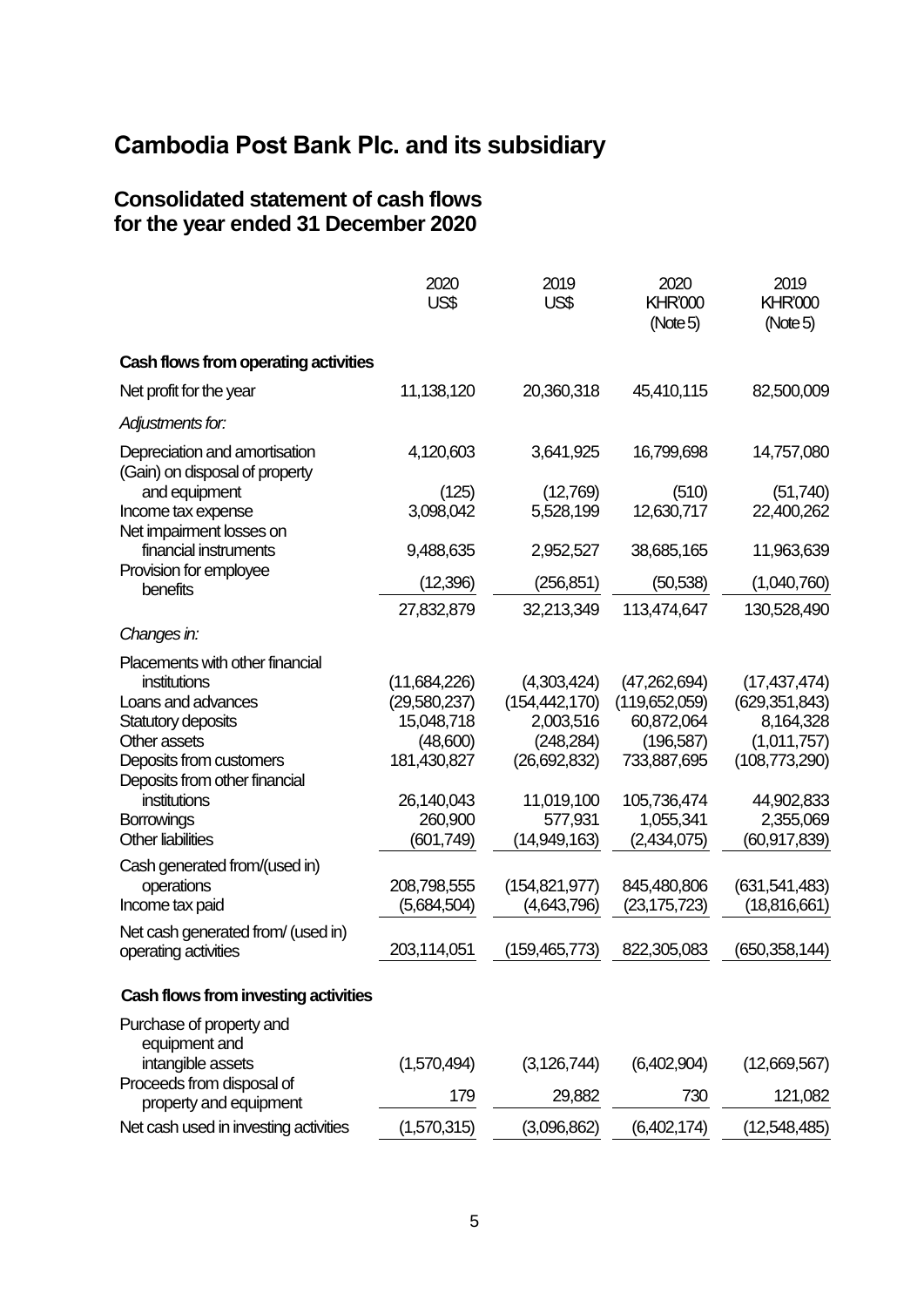#### **Consolidated statement of cash flows (continued) for the year ended 31 December 2020**

| <b>Note</b>                                                                                                               | 2020<br>US\$                              | 2019<br>US\$                                              | 2020<br><b>KHR'000</b><br>(Note 5)            | 2019<br><b>KHR'000</b><br>(Note 5)                         |
|---------------------------------------------------------------------------------------------------------------------------|-------------------------------------------|-----------------------------------------------------------|-----------------------------------------------|------------------------------------------------------------|
| Cash flows from financing activities                                                                                      |                                           |                                                           |                                               |                                                            |
| Proceeds from borrowings<br>Repayments of borrowings<br>Proceeds from subordinated debts<br>Payments of lease liabilities | 54,266,974<br>(31,678,256)<br>(2,419,786) | 37,064,551<br>(14, 977, 115)<br>27,700,000<br>(2,602,584) | 221,246,453<br>(129, 152, 250)<br>(9,865,468) | 150,185,561<br>(60,687,270)<br>112,240,400<br>(10,545,670) |
| Net cash generated from<br>financing activities<br>Net increase/(decrease) in cash<br>and cash equivalents                | 20,168,932<br>221,712,668                 | 47,184,852<br>(115, 377, 783)                             | 82,228,735<br>898,131,644                     | 191,193,021<br>(471,713,608)                               |
| Cash and cash equivalents at<br>beginning of the year<br>Currency translation differences                                 | 73,132,627                                | 188,510,410                                               | 298,015,455<br>(3,497,881)                    | 757,434,827<br>12,294,236                                  |
| Cash and cash equivalents at<br>end of the year (Note 7)                                                                  | 294,845,295                               | 73,132,627                                                | 1,192,649,218                                 | 298,015,455                                                |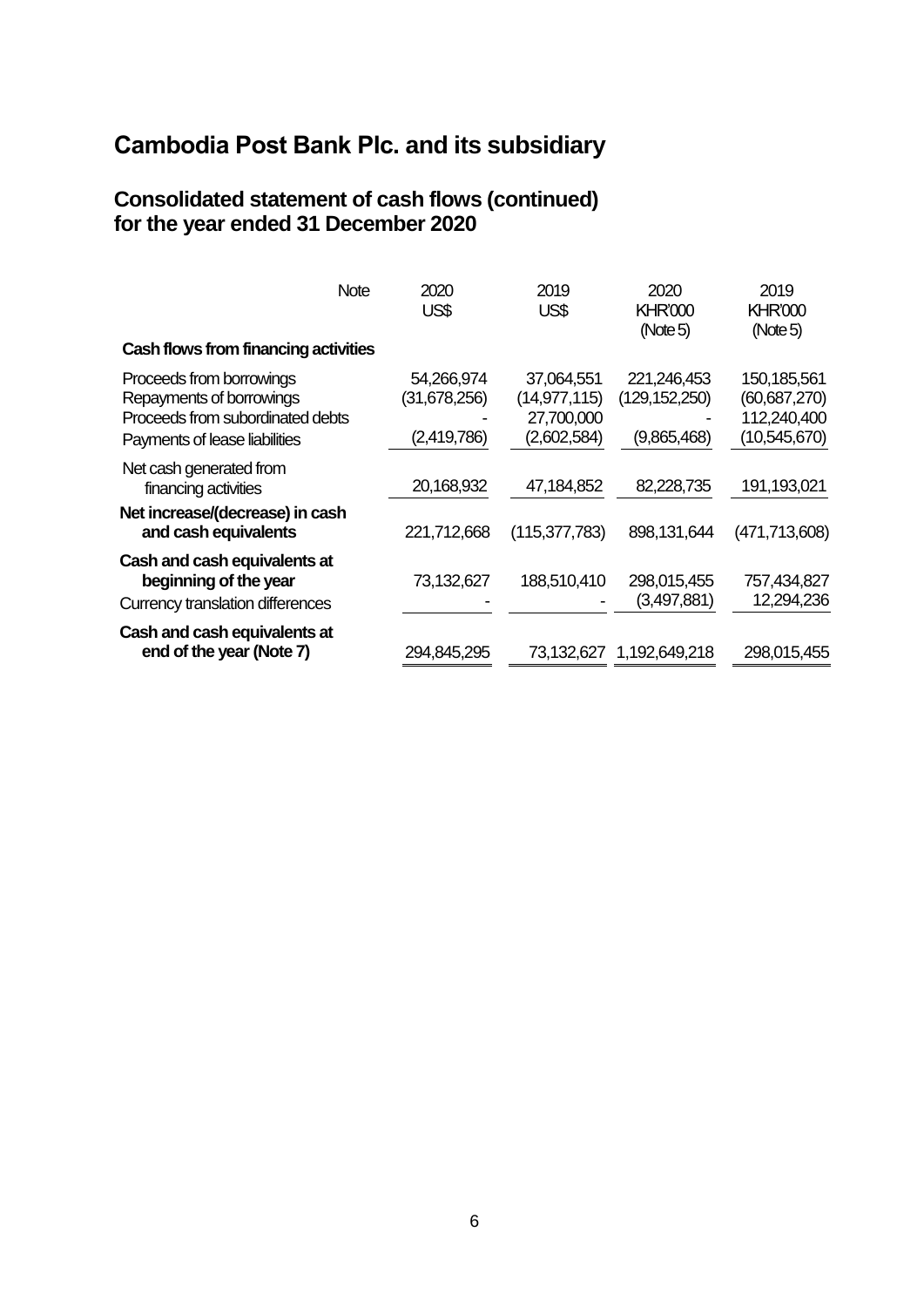#### **Separate statement of financial position as at 31 December 2020**

|                                                                                                                                                                | <b>Note</b>                           | 2020<br>US\$                                                                            | 2019<br>US\$                                                                            | 2020<br><b>KHR'000</b><br>(Note 5)                                                               | 2019<br><b>KHR'000</b><br>(Note 5)                                                             |
|----------------------------------------------------------------------------------------------------------------------------------------------------------------|---------------------------------------|-----------------------------------------------------------------------------------------|-----------------------------------------------------------------------------------------|--------------------------------------------------------------------------------------------------|------------------------------------------------------------------------------------------------|
| <b>ASSETS</b>                                                                                                                                                  |                                       |                                                                                         |                                                                                         |                                                                                                  |                                                                                                |
| Cash on hand<br><b>Placements with other</b>                                                                                                                   | 6                                     | 29,730,158                                                                              | 24,813,127                                                                              | 120,258,489                                                                                      | 101,113,493                                                                                    |
| financial institutions - net<br>Statutory deposits<br>Loans and advances to                                                                                    | 7<br>8                                | 279,065,745<br>53,799,135                                                               | 51,499,286<br>68,847,853                                                                | 1,128,820,939<br>217,617,501                                                                     | 209,859,590<br>280,555,001                                                                     |
| customers - net<br>Other assets<br>Investment in subsidiary<br>Intangible assets<br>Property and equipment<br>Right-of-use assets<br>Deferred tax assets - net | 9<br>10<br>14<br>11<br>12<br>13<br>22 | 626,939,714<br>1,249,796<br>8,685,818<br>603,109<br>3,252,092<br>6,394,869<br>1,747,314 | 606,971,782<br>1,222,926<br>8,685,818<br>854,876<br>3,631,392<br>4,614,191<br>1,803,309 | 2,535,971,143<br>5,055,425<br>35, 134, 134<br>2,439,576<br>13,154,712<br>25,867,245<br>7,067,885 | 2,473,410,012<br>4,983,423<br>35,394,708<br>3,483,620<br>14,797,922<br>18,802,828<br>7,348,484 |
| <b>Total assets</b>                                                                                                                                            |                                       | 1,011,467,750                                                                           | 772,944,560                                                                             | 4,091,387,049                                                                                    | 3,149,749,081                                                                                  |
| <b>LIABILITIES AND</b><br><b>SHAREHOLDERS' EQUITY</b><br><b>Liabilities</b>                                                                                    |                                       |                                                                                         |                                                                                         |                                                                                                  |                                                                                                |
| Deposits from customers<br>Deposits from other financial                                                                                                       | 15                                    | 665,985,860                                                                             | 484,555,033                                                                             | 2,693,912,804                                                                                    | 1,974,561,759                                                                                  |
| institutions                                                                                                                                                   | 16                                    | 110,703,850                                                                             | 83,686,891                                                                              | 447,797,073                                                                                      | 341,024,081                                                                                    |
| Borrowings                                                                                                                                                     | 17                                    | 72,889,222                                                                              | 49,663,761                                                                              | 294,836,903                                                                                      | 202,379,826                                                                                    |
| Subordinated debts                                                                                                                                             | 18                                    | 31,000,000                                                                              | 31,000,000                                                                              | 125,395,000                                                                                      | 126,325,000                                                                                    |
| Lease liabilities                                                                                                                                              | 19                                    | 6,352,062                                                                               | 4,633,170                                                                               | 25,694,091                                                                                       | 18,880,168                                                                                     |
| <b>Other liabilities</b><br>Provision for employee                                                                                                             | 20                                    | 1,968,908                                                                               | 3,023,041                                                                               | 7,964,233                                                                                        | 12,318,892                                                                                     |
| benefits                                                                                                                                                       | 21                                    | 354,483                                                                                 | 356,525                                                                                 | 1,433,884                                                                                        | 1,452,839                                                                                      |
| Current income tax liabilities                                                                                                                                 | 22                                    | 1,748,239                                                                               | 4,067,233                                                                               | 7,071,627                                                                                        | 16,573,974                                                                                     |
| <b>Total liabilities</b>                                                                                                                                       |                                       | 891,002,624                                                                             | 660,985,654                                                                             | 3,604,105,615                                                                                    | 2,693,516,539                                                                                  |
| <b>Shareholders' equity</b>                                                                                                                                    |                                       |                                                                                         |                                                                                         |                                                                                                  |                                                                                                |
| Share capital                                                                                                                                                  | 23                                    | 76,000,000                                                                              | 76,000,000                                                                              | 304,093,780                                                                                      | 304,093,780                                                                                    |
| <b>Regulatory reserves</b>                                                                                                                                     | 24                                    | 4,617,020                                                                               | 5,384,020                                                                               | 18,652,992                                                                                       | 21,755,507                                                                                     |
| Retained earnings                                                                                                                                              |                                       | 39,848,106                                                                              | 30,574,886                                                                              | 161,668,348                                                                                      | 123,885,975                                                                                    |
| Currency translation reserves                                                                                                                                  |                                       |                                                                                         |                                                                                         | 2,866,314                                                                                        | 6,497,280                                                                                      |
| Total shareholders' equity                                                                                                                                     |                                       | 120,465,126                                                                             | 111,958,906                                                                             | 487,281,434                                                                                      | 456,232,542                                                                                    |
|                                                                                                                                                                |                                       |                                                                                         |                                                                                         |                                                                                                  |                                                                                                |
| <b>Total liabilities and</b><br>shareholders' equity                                                                                                           |                                       | 1,011,467,750                                                                           | 772,944,560                                                                             | 4,091,387,049                                                                                    | 3,149,749,081                                                                                  |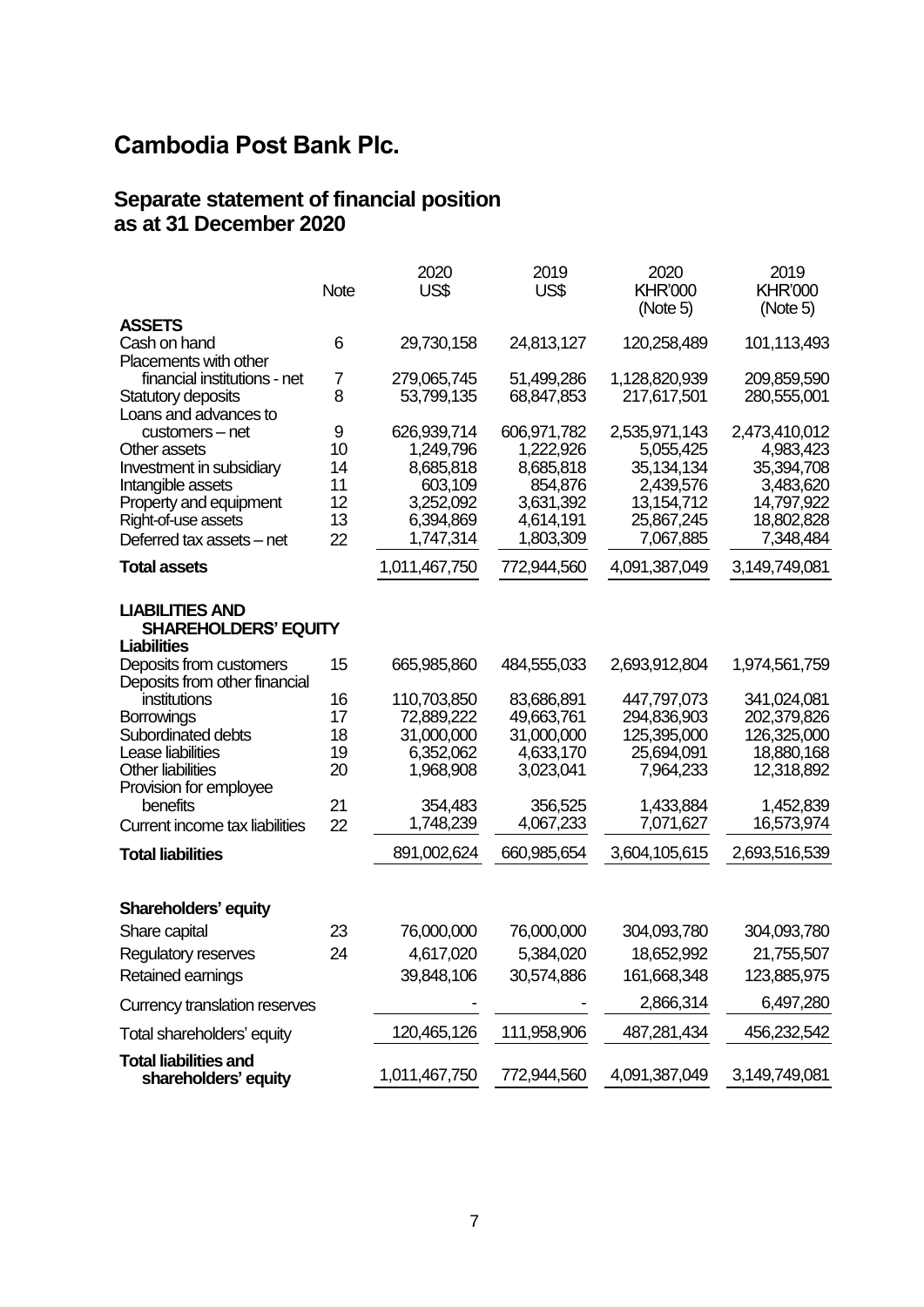#### **Separate statement of profit or loss and other comprehensive income for the year ended 31 December 2020**

|                                                              | Note             | 2020<br>US\$                  | 2019<br>US\$                | 2020<br><b>KHR'000</b><br>(Note 5) | 2019<br><b>KHR'000</b><br>(Note 5) |
|--------------------------------------------------------------|------------------|-------------------------------|-----------------------------|------------------------------------|------------------------------------|
| <b>Operating income</b>                                      |                  |                               |                             |                                    |                                    |
| Interest income<br>Interest expense                          | 25<br>26         | 79,991,963<br>(45, 339, 925)  | 72,304,870<br>(34,003,111)  | 326, 127, 233<br>(184, 850, 874)   | 292,979,333<br>(137,780,606)       |
| Net interest income                                          |                  | 34,652,038                    | 38,301,759                  | 141,276,359                        | 155, 198, 727                      |
| Net fee and commission<br>income<br>Other income             | 27<br>28         | 233,550<br>2,501,398          | 409,400<br>2,901,438        | 952,183<br>10,198,200              | 1,658,889<br>11,756,627            |
| <b>Total operating profit</b>                                |                  | 37,386,986                    | 41,612,597                  | 152,426,742                        | 168,614,243                        |
| Personnel expenses<br>Other operating expenses               | 29<br>30         | (10, 301, 225)<br>(7,221,645) | (10,014,641)<br>(6,816,725) | (41,998,094)<br>(29, 442, 647)     | (40, 579, 325)<br>(27, 621, 369)   |
| <b>Total operating expenses</b>                              |                  | (17,522,870)                  | (16,831,366)                | (71, 440, 741)                     | (68, 200, 694)                     |
| <b>Operating profit before</b><br>impairment                 |                  | 19,864,116                    | 24,781,231                  | 80,986,001                         | 100,413,549                        |
| Impairment losses on financial<br>instruments                | $\boldsymbol{9}$ | (8,776,993)                   | (2,606,866)                 | (35,783,801)                       | (10,563,021)                       |
| Profit before income tax                                     |                  | 11,087,123                    | 22,174,365                  | 45,202,200                         | 89,850,528                         |
| Income tax expense                                           | 22               | (2,580,903)                   | (4,551,838)                 | (10,522,342)                       | (18, 444, 048)                     |
| Net profit for the year                                      |                  | 8,506,220                     | 17,622,527                  | 34,679,858                         | 71,406,480                         |
| <b>Other comprehensive</b><br>income<br>Currency translation |                  |                               |                             |                                    |                                    |
| differences                                                  |                  |                               |                             | (3,630,966)                        | 5,782,491                          |
| <b>Total comprehensive</b><br>income for the year            |                  | 8,506,220                     | 17,622,527                  | 31,048,892                         | 77,188,971                         |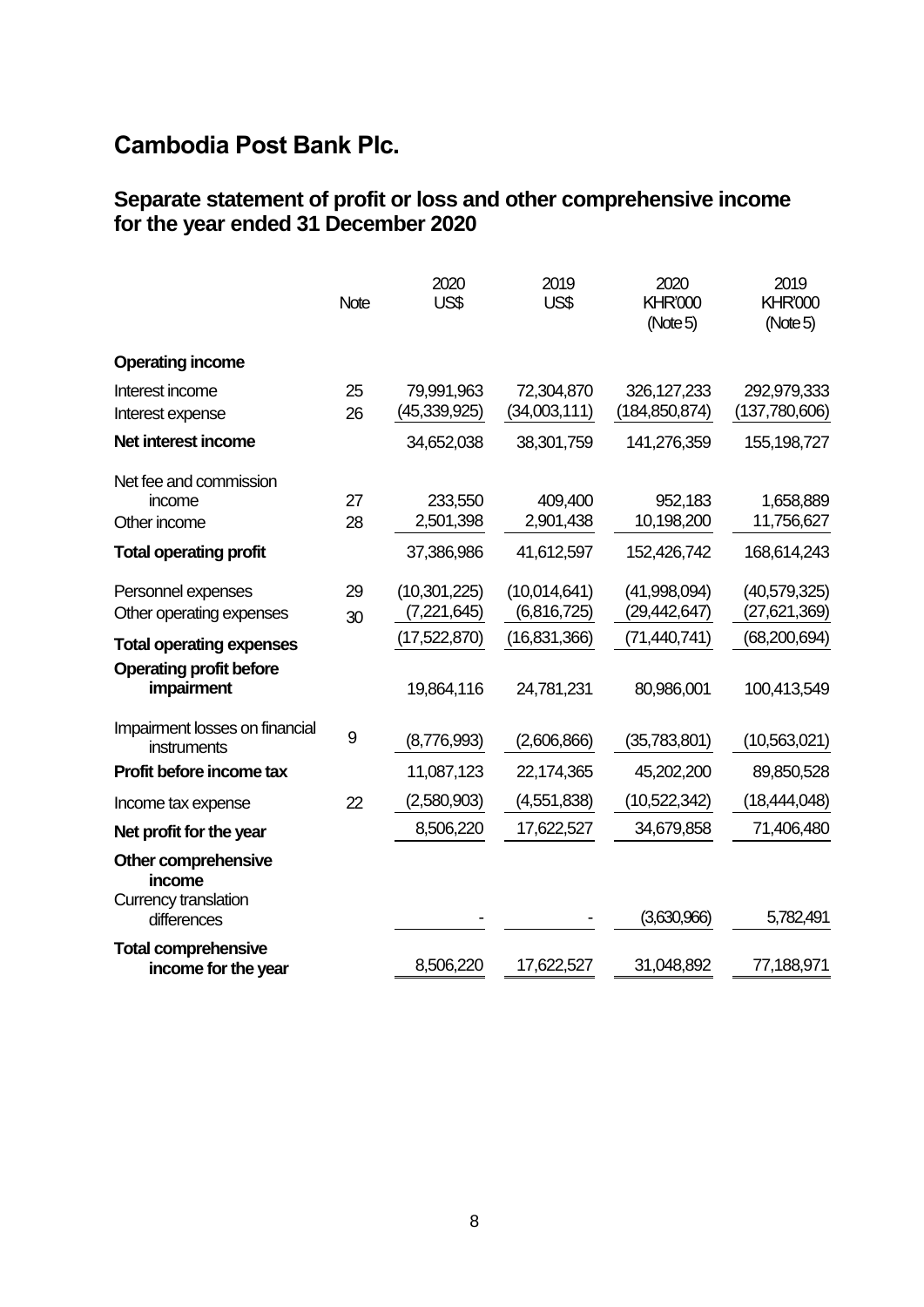### **Separate statement of changes in equity for the year ended 31 December 2020**

|                                                                                                                                                               |               |                           |           | Currency                   |                   |                            |                          |                            |              |                            |
|---------------------------------------------------------------------------------------------------------------------------------------------------------------|---------------|---------------------------|-----------|----------------------------|-------------------|----------------------------|--------------------------|----------------------------|--------------|----------------------------|
|                                                                                                                                                               | Share capital |                           |           | Regulatory reserves        | Retained earnings |                            | translation reserves     |                            | <b>Total</b> |                            |
|                                                                                                                                                               | US\$          | <b>KHR'000</b><br>(Note5) | US\$      | <b>KHR'000</b><br>(Note 5) | US\$              | <b>KHR'000</b><br>(Note 5) | US\$                     | <b>KHR'000</b><br>(Note 5) | US\$         | <b>KHR'000</b><br>(Note 5) |
| At 1 January 2020                                                                                                                                             | 76,000,000    | 304,093,780               | 5,384,020 | 21,755,507                 | 30,574,886        | 123,885,975                | ۰.                       | 6,497,280                  | 111,958,906  | 456,232,542                |
| <b>Transactions recognised</b><br>directly in equity<br>Transfers from regulatory<br>reserves to retained<br>earnings<br><b>Total comprehensive</b><br>income |               | $\overline{\phantom{a}}$  | (767,000) | (3, 102, 515)              | 767,000           | 3,102,515                  |                          |                            |              |                            |
| Net profit for the year<br>Currency translation                                                                                                               |               |                           |           |                            | 8,506,220         | 34,679,858                 |                          |                            | 8,506,220    | 34,679,858                 |
| differences                                                                                                                                                   |               |                           |           |                            |                   |                            |                          | (3,630,966)                |              | (3,630,966)                |
|                                                                                                                                                               |               | $\blacksquare$            | (767,000) | (3,102,515)                | 9,273,220         | 37,782,373                 | $\overline{\phantom{0}}$ | (3,630,966)                | 8,506,220    | 31,048,892                 |
| At 31 December 2020                                                                                                                                           | 76,000,000    | 304,093,780               | 4,617,020 | 18,652,992                 | 39,848,106        | 161,668,348                |                          | 2,866,314                  | 120,465,126  | 487,281,434                |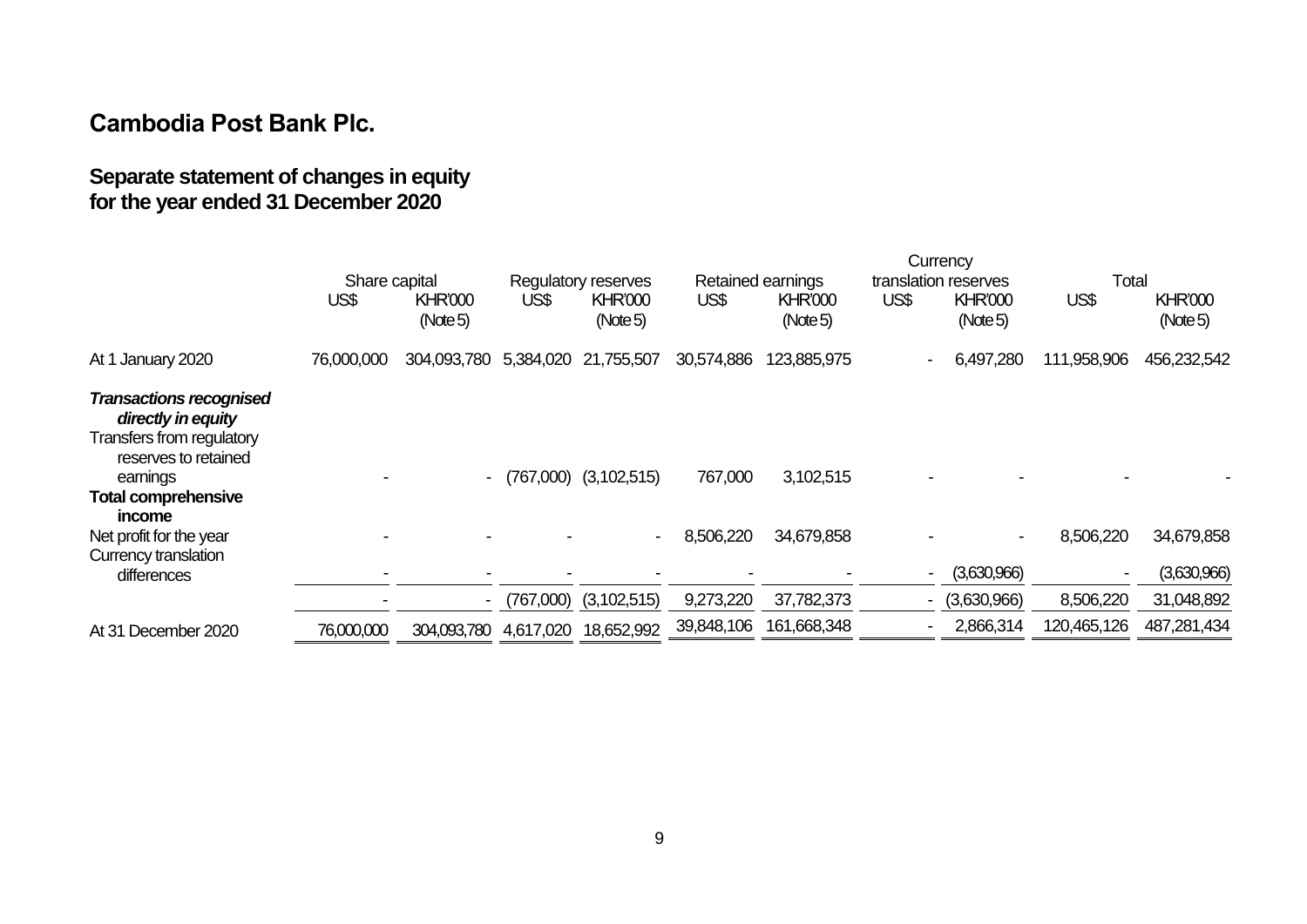### **Separate statement of changes in equity (continued) for the year ended 31 December 2020**

|                                                                                                           |               |                            |           |                            |             | Currency                   |      |                            |             |                            |
|-----------------------------------------------------------------------------------------------------------|---------------|----------------------------|-----------|----------------------------|-------------|----------------------------|------|----------------------------|-------------|----------------------------|
|                                                                                                           | Share capital |                            |           | Regulatory reserves        |             | Retained earnings          |      | translation reserves       | Total       |                            |
|                                                                                                           | US\$          | <b>KHR'000</b><br>(Note 5) | US\$      | <b>KHR'000</b><br>(Note 5) | US\$        | <b>KHR'000</b><br>(Note 5) | US\$ | <b>KHR'000</b><br>(Note 5) | US\$        | <b>KHR'000</b><br>(Note 5) |
| At 1 January 2019                                                                                         | 76,000,000    | 304,093,780                | 3,598,243 | 14,478,466                 | 14,738,136  | 59,756,536                 |      | 714,789                    | 94,336,379  | 379,043,571                |
| <b>Transactions recognised</b><br>directly in equity<br>Transfers from retained<br>earnings to regulatory |               |                            |           |                            |             |                            |      |                            |             |                            |
| reserves<br>Total comprehensive income                                                                    |               | $\blacksquare$             | 1,785,777 | 7,277,041                  | (1,785,777) | (7,277,041)                |      |                            |             |                            |
| Net profit for the year<br>Currency translation differences                                               |               |                            |           | $\blacksquare$             | 17,622,527  | 71,406,480                 |      | 5,782,491                  | 17,622,527  | 71,406,480<br>5,782,491    |
|                                                                                                           |               | $\blacksquare$             | 1,785,777 | 7,277,041                  | 15,836,750  | 64,129,439                 |      | 5,782,491                  | 17,622,527  | 77,188,971                 |
| At 31 December 2019                                                                                       | 76,000,000    | 304,093,780                | 5,384,020 | 21,755,507                 | 30,574,886  | 123,885,975                |      | 6,497,280                  | 111,958,906 | 456,232,542                |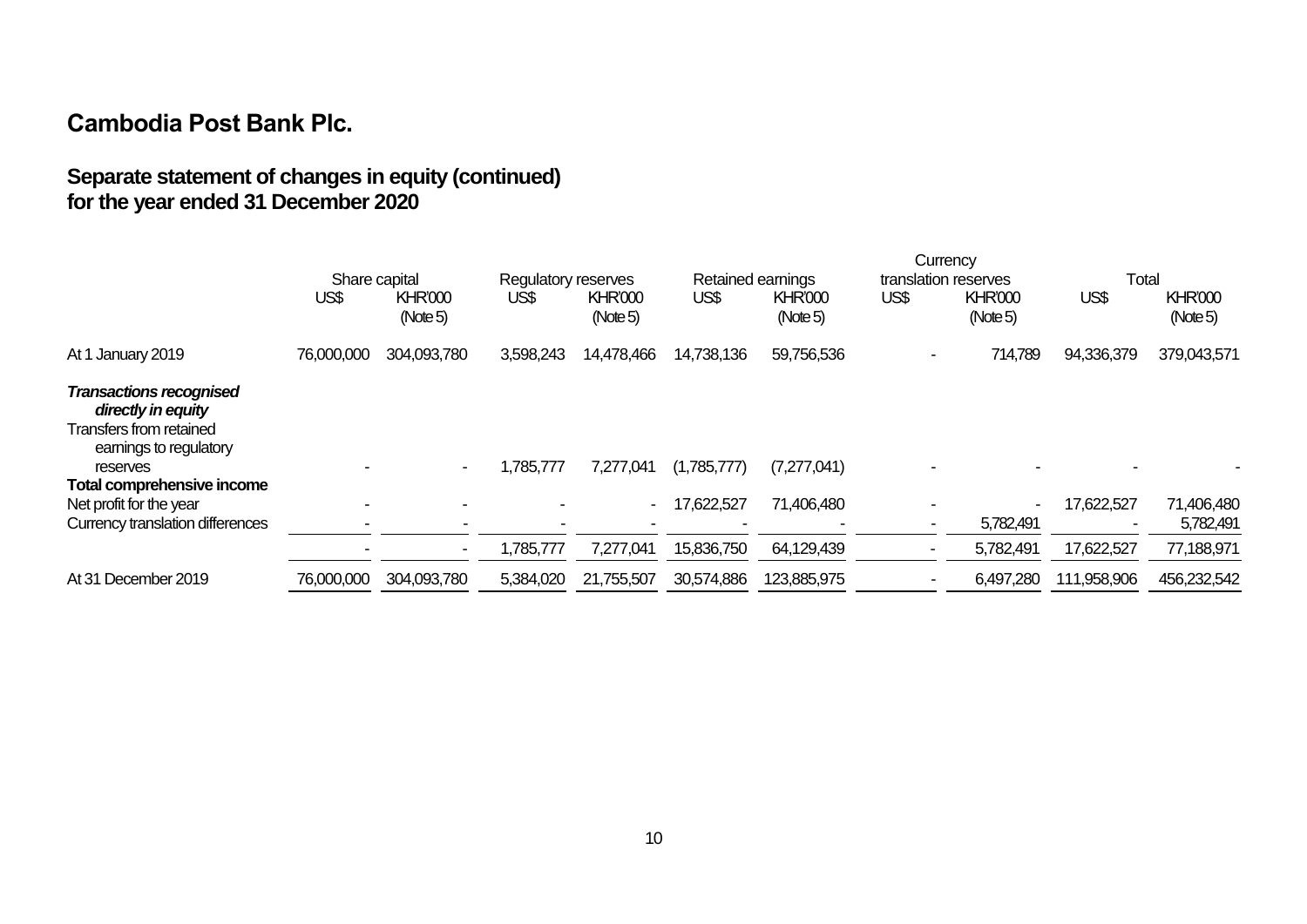#### **Separate statement of cash flows for the year ended 31 December 2020**

|                                                                 | 2020<br>US\$               | 2019<br>US\$                   | 2020<br><b>KHR'000</b><br>(Note 5) | 2019<br><b>KHR'000</b><br>(Note 5) |
|-----------------------------------------------------------------|----------------------------|--------------------------------|------------------------------------|------------------------------------|
| Cash flows from operating activities                            |                            |                                |                                    |                                    |
| Net profit for the year                                         | 8,506,220                  | 17,622,527                     | 34,679,858                         | 71,406,480                         |
| Adjustments for:                                                |                            |                                |                                    |                                    |
| Depreciation and amortisation<br>Gain on disposals of property, | 3,247,169                  | 2,928,182                      | 13,238,708                         | 11,864,993                         |
| plant and equipment                                             | (125)                      | (12,768)                       | (510)                              | (51, 736)                          |
| Income tax expense<br>Net impairment losses on                  | 2,580,903                  | 4,551,838                      | 10,522,340                         | 18,444,048                         |
| financial instruments<br>Provision for employee benefits        | 8,776,993<br>(2,042)       | 2,606,866<br>(143, 646)        | 35,783,801<br>(8,325)              | 10,563,021<br>(582,054)            |
|                                                                 | 23,109,118                 | 27,552,999                     | 94,215,872                         | 111,644,752                        |
| Changes in:                                                     |                            |                                |                                    |                                    |
| Placements with other<br>financial institutions                 | (11,684,226)               | (4,314,545)                    | (47,262,694)                       | (17,581,772)                       |
| Loans and advances<br>Statutory deposits                        | (28,744,435)               | (145,548,324)                  | (116, 271, 240)                    | (593, 109, 420)                    |
|                                                                 | 15,048,718                 | 2,003,516                      | 60,872,064                         | 8,164,328                          |
| Other assets                                                    | (26, 870)                  | (204, 148)                     | (108, 689)                         | (831,903)                          |
| Deposits from customers<br>Deposits from other financial        | 181,430,827                | (26, 155, 152)                 | 733,887,695                        | (106, 582, 244)                    |
| institutions                                                    | 27,016,959                 | 10,934,198                     | 109,283,599                        | 44,556,857                         |
| Borrowings<br><b>Other liabilities</b>                          | 260,900<br>(811,949)       | 442,902<br>(15,628,244)        | 1,055,341<br>(3,284,333)           | 1,804,826<br>(63,685,095)          |
| Cash used in operations<br>Income tax paid                      | 205,599,042<br>(4,843,902) | (150, 916, 798)<br>(3,965,686) | 832,387,615<br>(19,748,588)        | (615, 619, 671)<br>(16,068,960)    |
| Net cash generated from/(used in)                               |                            |                                |                                    |                                    |
| operating activities                                            | 200,755,140                | (154, 882, 484)                | 812,639,027                        | (631, 688, 631)                    |
| Cash flows from investing activities                            |                            |                                |                                    |                                    |
| Purchase of property and<br>equipment and intangible assets     | (1, 172, 432)              | (2,590,766)                    | (4,780,005)                        | (10, 497, 784)                     |
| Proceeds from disposal of property<br>and equipment             | 179                        | 29,882                         | 730                                | 121,082                            |
| Net cash used in investing activities                           | (1, 172, 253)              | (2,560,884)                    | (4,779,275)                        | (10, 376, 702)                     |